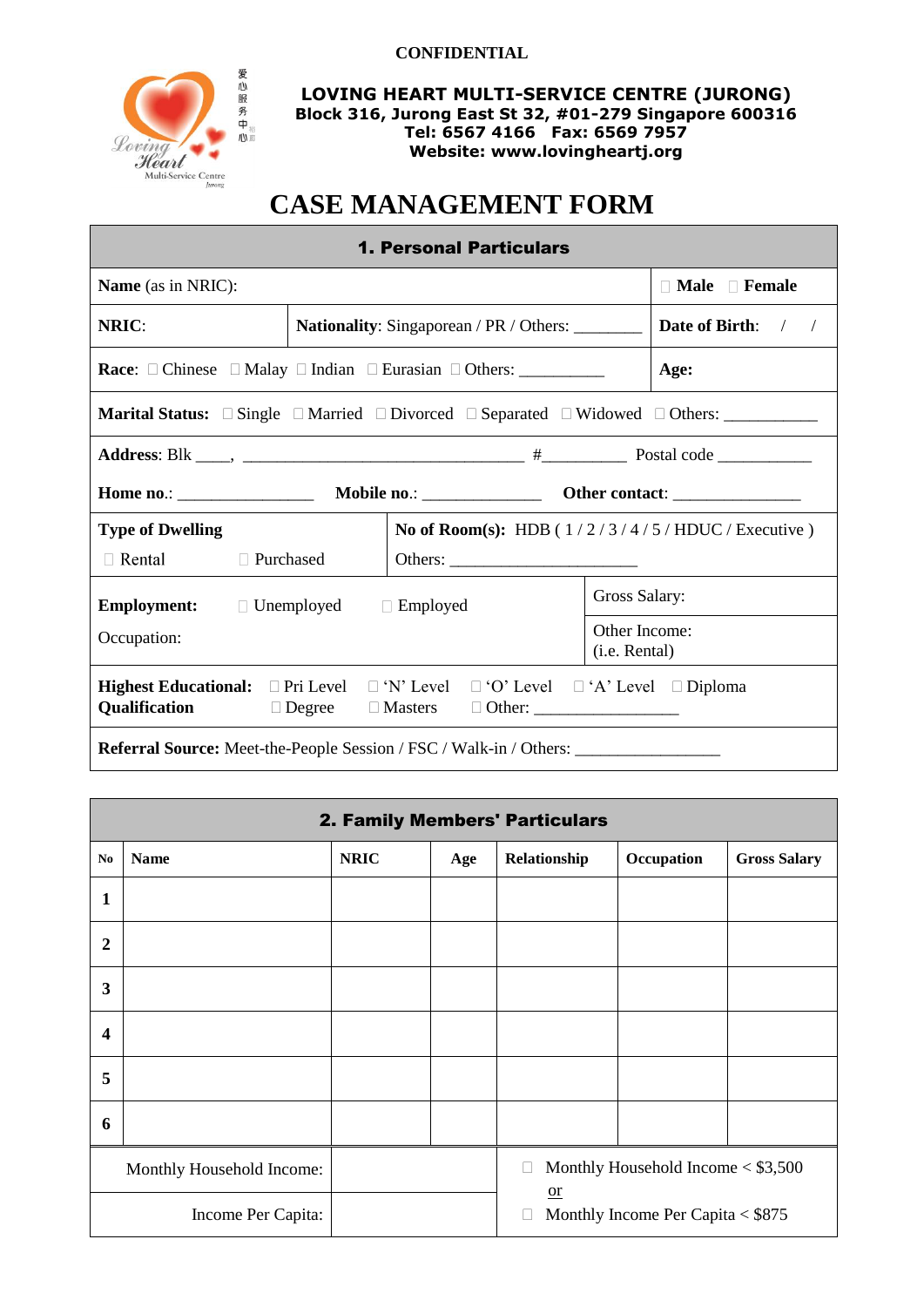

**LOVING HEART MULTI-SERVICE CENTRE (JURONG) Block 316, Jurong East St 32, #01-279 Singapore 600316 Tel: 6567 4166 Fax: 6569 7957 Website: www.lovingheartj.org**

## **CASE MANAGEMENT FORM**

| 3. Household Expenditure             |                            |                                                 |  |  |  |  |
|--------------------------------------|----------------------------|-------------------------------------------------|--|--|--|--|
| <b>Expenses</b>                      | <b>Monthly Amount (\$)</b> | <b>Outstanding Amount &amp; Period (if any)</b> |  |  |  |  |
| Water & Electricity                  |                            |                                                 |  |  |  |  |
| Telephone                            |                            |                                                 |  |  |  |  |
| Service Conservancy                  |                            |                                                 |  |  |  |  |
| HDB / Rent (if any)                  |                            |                                                 |  |  |  |  |
| Food                                 |                            |                                                 |  |  |  |  |
| Transport                            |                            |                                                 |  |  |  |  |
| Children's Schooling Expenses        |                            |                                                 |  |  |  |  |
| Medical                              |                            |                                                 |  |  |  |  |
|                                      |                            |                                                 |  |  |  |  |
|                                      |                            |                                                 |  |  |  |  |
| <b>Outstanding Loans</b> (ie. Banks) |                            |                                                 |  |  |  |  |
|                                      |                            |                                                 |  |  |  |  |
|                                      |                            |                                                 |  |  |  |  |
| Others:                              |                            |                                                 |  |  |  |  |

## 5. Other Assistance Received

1. Are you receiving any financial assistance from these organization: Yes / No

| <b>Assistance</b> | <b>Amount</b> | <b>From</b> | To | <b>Comments</b> |
|-------------------|---------------|-------------|----|-----------------|
| SSO               |               |             |    |                 |
| ComCARE           |               |             |    |                 |
| <b>MUIS</b>       |               |             |    |                 |
| <b>SPMF</b>       |               |             |    |                 |
| Medifund          |               |             |    | $\%$            |
| Others:           |               |             |    |                 |

2. Are you receiving food ration from any organization: **Yes / No**

| <b>Agency</b> | From | <b>Comments</b> |
|---------------|------|-----------------|
|               |      |                 |
|               |      |                 |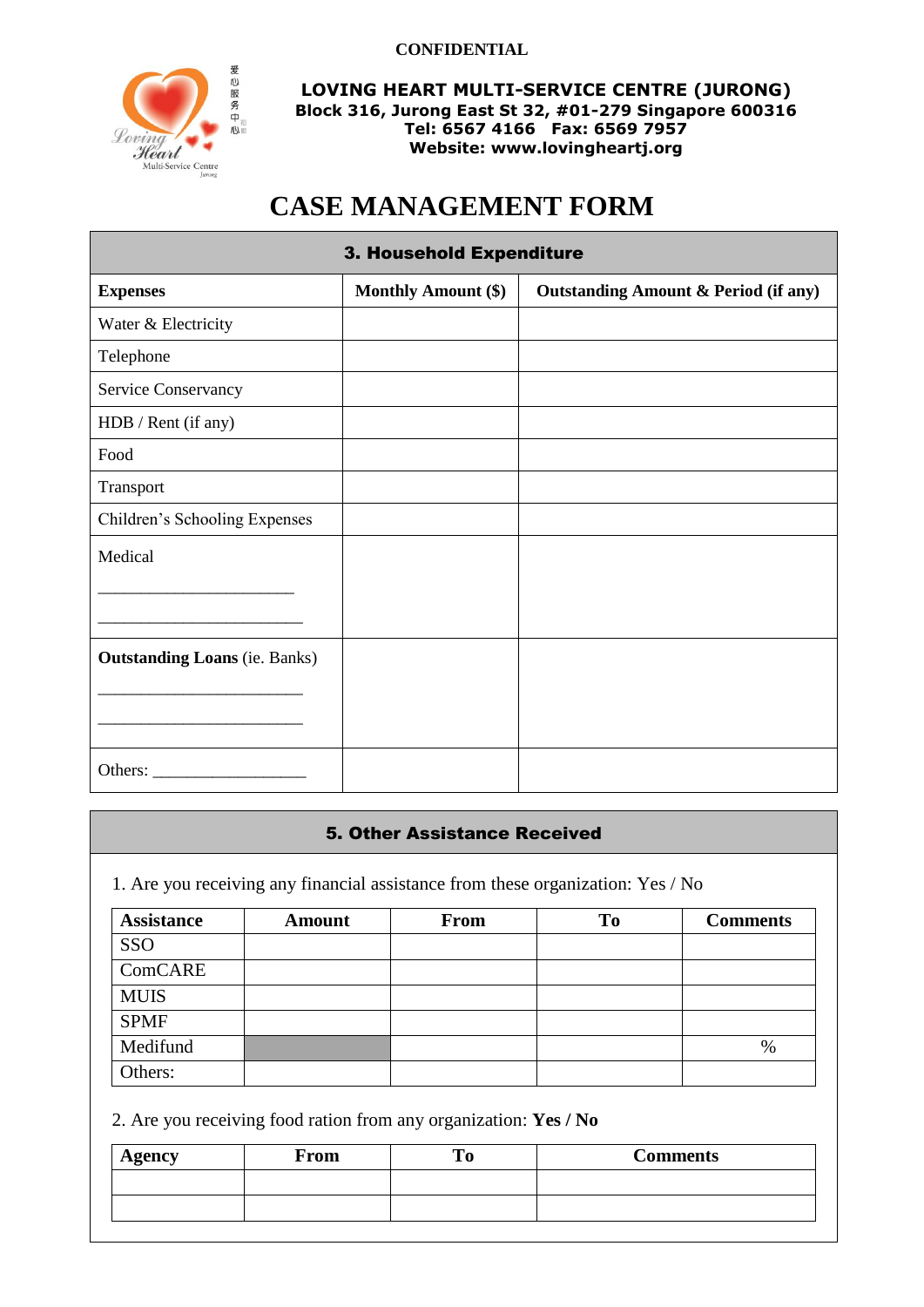

**LOVING HEART MULTI-SERVICE CENTRE (JURONG) Block 316, Jurong East St 32, #01-279 Singapore 600316 Tel: 6567 4166 Fax: 6569 7957 Website: www.lovingheartj.org**

# **CASE MANAGEMENT FORM**

| <b>6. Medical Ailments</b> |                                                                                                                                                                                                                                                                                                                                                                                                                                                                                                                                                                                                                     |                         |  |  |  |  |
|----------------------------|---------------------------------------------------------------------------------------------------------------------------------------------------------------------------------------------------------------------------------------------------------------------------------------------------------------------------------------------------------------------------------------------------------------------------------------------------------------------------------------------------------------------------------------------------------------------------------------------------------------------|-------------------------|--|--|--|--|
| $\Box$ Hypertension        | $\Box$ High cholesterol                                                                                                                                                                                                                                                                                                                                                                                                                                                                                                                                                                                             | $\Box$ Diabetes         |  |  |  |  |
| $\Box$ Stroke              | $\Box$ Dialysis                                                                                                                                                                                                                                                                                                                                                                                                                                                                                                                                                                                                     | $\Box$ Wheelchair bound |  |  |  |  |
| $\Box$ Heart Issues        | $\Box$ Leg Issues                                                                                                                                                                                                                                                                                                                                                                                                                                                                                                                                                                                                   | $\Box$ Spinal Issues    |  |  |  |  |
|                            | $\text{Specify:}\n\begin{array}{ccc}\n\overline{\text{Specify:}} \\ \overline{\text{Specify:}} \\ \overline{\text{Specify:}} \\ \overline{\text{Specify:}} \\ \overline{\text{Specify:}} \\ \overline{\text{Specify:}} \\ \overline{\text{Specify:}} \\ \overline{\text{Specify:}} \\ \overline{\text{Specify:}} \\ \overline{\text{Specify:}} \\ \overline{\text{Specify:}} \\ \overline{\text{Specify:}} \\ \overline{\text{Specify:}} \\ \overline{\text{Specify:}} \\ \overline{\text{Specify:}} \\ \overline{\text{Specify:}} \\ \overline{\text{Specify:}} \\ \overline{\text{Specify:}} \\ \overline{\text{$ |                         |  |  |  |  |
|                            |                                                                                                                                                                                                                                                                                                                                                                                                                                                                                                                                                                                                                     |                         |  |  |  |  |

| Please prepare the following documents to help us assess your financial situation.                                                                                  |                                                                                                                                  |  |  |  |
|---------------------------------------------------------------------------------------------------------------------------------------------------------------------|----------------------------------------------------------------------------------------------------------------------------------|--|--|--|
| <b>NRIC</b> (for all adults in household)                                                                                                                           | <b>Birth Certificate</b> (for all children in<br>household)                                                                      |  |  |  |
| <b>Latest Pay Slip / CPF Statements</b><br>(My Statement, Transaction History &<br>Contribution History for past 12 months;<br>for all adults in household, if any) | <b>Updated Bank Passbook / Statement</b><br>$\Box$<br>showing all pages / Balance Enquiry Slip<br>(for all members in household) |  |  |  |
| <b>Latest Employment / Termination</b><br><b>Letter</b>                                                                                                             | <b>Latest HDB Statements / Letter stating</b><br>monthly payments arrears                                                        |  |  |  |
| <b>Latest Power Supply Bill</b>                                                                                                                                     | <b>Latest Service and Conservancy Charges</b><br>Ц<br>Bill                                                                       |  |  |  |
| <b>Latest Medical Certificate</b><br>(for <b>all</b> adults in household, if any) stating<br>its duration and whether they are<br>currently unfit for work          | Any other relevant supporting<br>documents                                                                                       |  |  |  |